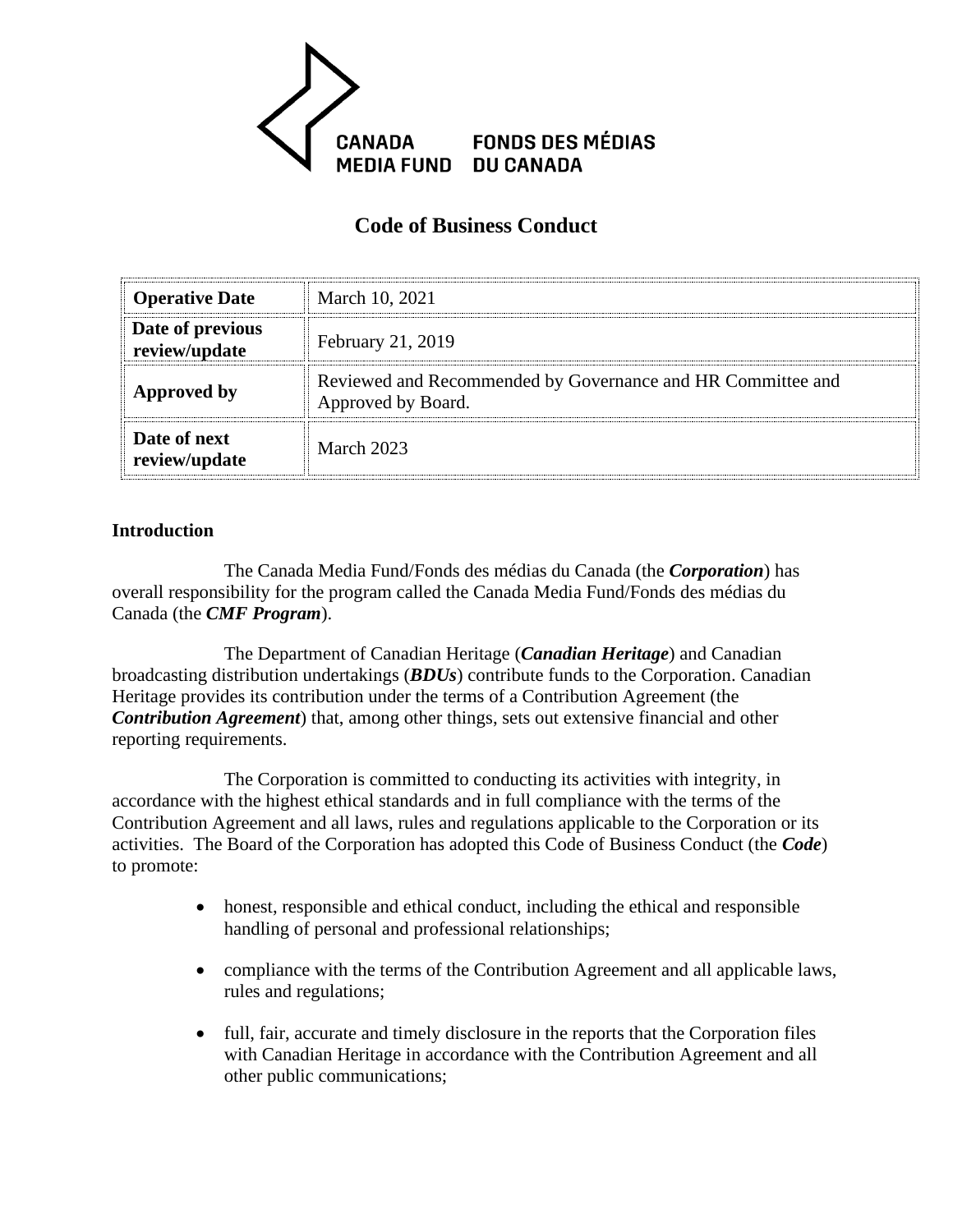- prompt reporting of any known or reasonably suspected violations of this Code; and
- accountability for adherence to this Code.

This Code applies to all of the Corporation's directors, officers, employees and consultants. These individuals are collectively referred to as "*CMF Associates*".

Each CMF Associate is responsible for understanding and complying with this Code, including co-operating in any investigation of misconduct.

This Code is intended to set out basic principles to guide all CMF Associates. It cannot cover every situation in which an ethical question may arise. Each CMF Associate will endeavour to ensure that his or her conduct complies at all times with the principles and the details of this Code. The Corporation expects CMF Associates to act responsibly and to apply common sense and good judgement in all situations. When in doubt about the action to be taken in a particular situation, a CMF Associate should consult with his or her superiors or other appropriate personnel.

This Code is in addition to the Corporation's other policies. CMF Associates should also become familiar with and adhere to these policies.

## 1. **Honest, Responsible and Ethical Conduct**

1.1 Each CMF Associate will conduct his or her business activities honestly, ethically and with integrity and in full compliance with the laws, rules and regulations governing the Corporation and its activities. CMF Associates will not act unethically, even if directed to do so by another person, and will not ask or require another person to act unethically.

## 2. **Conflicts of Interest**

- 2.1 Each CMF Associate will seek to avoid, eliminate and/or prevent the appearance or occurrence of conflicts of interest between what is in the best interests of the Corporation and what could result in a material personal gain. Without limiting the generality of the foregoing, CMF Associates will not:
	- solicit or accept transfers of economic benefit other than incidental gifts, hospitality or other benefits of value no greater than \$300 within the parameters of the CMF Associate's position with CMF;
	- assist private entities in their dealings with CMF when this would result in preferential treatment of the entity or any person; or
	- use CMF's name, the name of any of the CMF Programs or his/her position with CMF so as to lend support to a political party or cause, or to endorse without proper authorization, a product or service of another organization.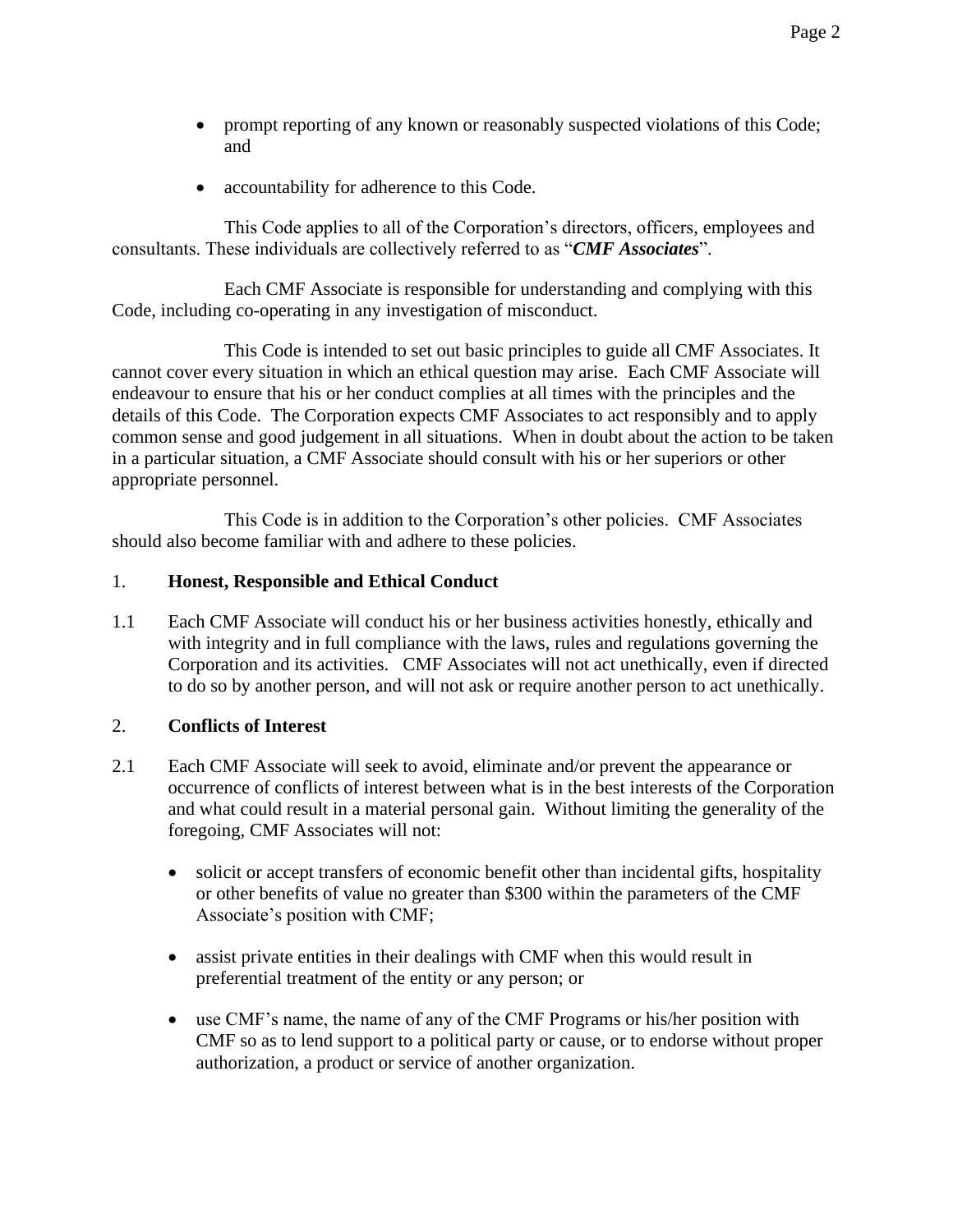- 2.2 After employment or association with CMF ceases, (former) CMF Associates will not act in such a manner as to take improper advantage of his/her previous association with CMF.
- 2.3 CMF Associates will discharge their responsibilities solely on the basis of what is in the best interests of the Corporation and independent of personal considerations or relationships.
- 2.4 No CMF Associate will participate in, make, or influence any decision that could directly or indirectly benefit his or her close relative or associate. For the purposes of this Code, a close relative or associate is defined a spouse, sibling, child or parent of the Associate and anyone living with the Associate as part of the same household.
- 2.5 A conflict of interest arises when the other interests or activities of a CMF Associate influence or may influence his or her ability to act in the best interests of the Corporation. An "interest" may include a personal or financial interest.
- 2.6 CMF Associates and their close relatives or associates will disclose any self-administered investments or interests they hold or acquire in an entity that is a funding contributor of CMF or is directly or indirectly a beneficiary of Corporation funding to the Chair of the Audit Committee. The threshold for disclosure is \$250,000 or 0.1% of the regulated capital entity. The Committee will recommend to the Board whether such investment or interest places the CMF Associate in a position by nature of his/her duties whereby an actual or potential conflict of interest arises and/or their ability to exercise independent judgement relating to that entity is or is likely to be impaired. Where an actual or potential conflict of interest is deemed to arise, the Board will request the CMF Associate to divest the holding or interest or place it into a fund that is not self-administered within 120 days of the request.
- 2.7 CMF Associates will disclose all potential conflicts of interest to the Chair of the Audit Committee or the President and CEO who, after making such inquiries as he or she determines are necessary, will advise the applicable individual as to whether or not the Corporation believes a conflict of interest exists.
- 2.8 Directors. The by-laws of the Corporation require all directors to be independent and defines the independence requirements. A conflict of interest that arises may be such that it affects the independence of the director. Upon such conflict of interest being identified or declared, the Board will assess whether the director remains independent. For a conflict of interest that does not affect the independence of the director, the process set out in Schedule A will be followed.

## 3. **Accuracy of Reports, Records and Accounts**

3.1 The disclosure in all reports, documents and communications that the Corporation provides must be complete and accurate, including any provided to Canadian Heritage, (which must also fully comply with the requirements in the Contribution Agreement), or provided to its stakeholders or issued publicly. To achieve this, the Corporation will maintain accurate and complete financial, accounting and documentary records, and each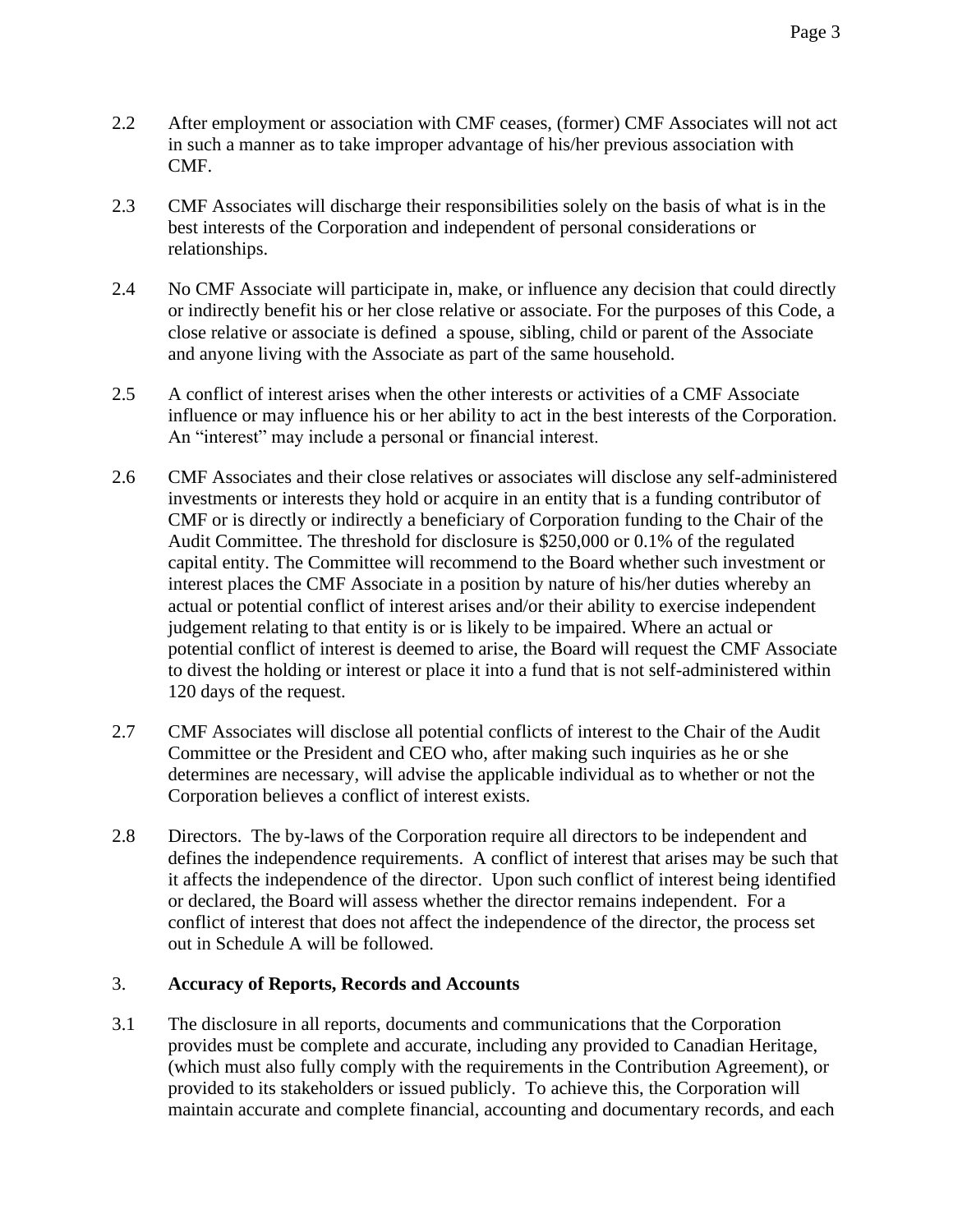CMF Associate involved in the preparation or maintenance of such records will maintain and provide full, complete and accurate data and documentation. In some cases, reports, documents and communications prepared by the Corporation may rely on, or incorporate, information provided by third parties. In these cases, CMF Associates will use reasonable efforts to ensure that information provided by the third parties is accurate and complete.

- 3.2 All transactions must be properly authorized and completely and accurately recorded on the Corporation's books and records in accordance with generally accepted accounting principles and the Corporation's established financial policies. CMF Associates will not create false or misleading documents or accounting, financial or electronic records for any purpose. Expense reports will accurately document expenses incurred in accordance with the Corporation's policies. CMF Associates will become familiar with, and at all times comply with, the Corporation's internal controls.
- 3.3 The Corporation's independent auditors will be given full access to all information necessary for them to properly conduct an audit of the Corporation. CMF Associates will not conceal a mistake in the Corporation's financial reporting. All such mistakes will be fully disclosed and corrected as promptly as possible.
- 3.4 CMF Associates will promptly bring to the attention of the Chair of the Audit Committee or a member of the Corporation's Executive Management any information that he or she may have concerning (a) significant deficiencies in the design or operation of the Corporation's internal controls, (b) any failure to comply with the Corporation's internal controls, or (c) any fraud, whether or not material, that involves management or other employees who have a role in the Corporation's financial reporting, disclosure or internal controls.

## 4. **Relationships**

- 4.1 The Corporation is committed to building and maintaining relationships that are based on integrity and trust and to fostering a work environment that is respectful and that encourages employees to act ethically and in compliance with this Code.
- 4.2 CMF Associates will deal honestly, ethically, fairly and in good faith with each other and with Canadian Heritage, the Corporation's funders, the regulators of the Corporation's activities, the producers, broadcasters and others that directly or indirectly derive benefit from the Corporation's programs, the employees of Telefilm Canada providing file administration services to the Corporation, and the members of the public with whom they may come into contact in their capacity as CMF Associates. CMF Associates will not act in an abusive or disrespectful manner, will not disparage or misrepresent the Corporation, the Corporation's programs or any CMF Associate, and will not take unfair advantage of anyone through manipulation, concealment, abuse of privileged information, misrepresentation of material facts or any other unfair practice.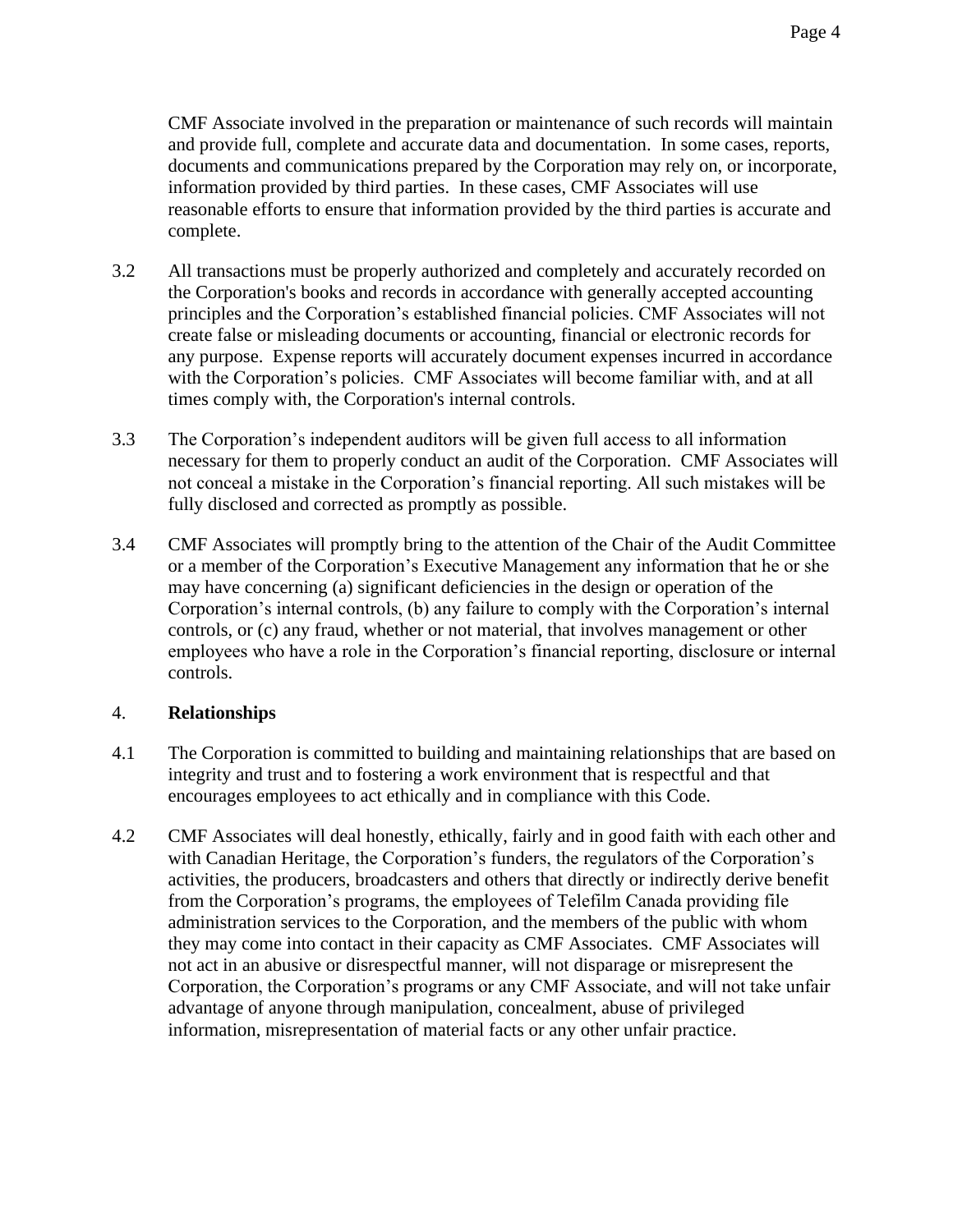# 5. **Confidentiality**

5.1 CMF Associates will maintain the confidentiality of confidential information entrusted to them by the Corporation, its clients, or others, except when disclosure is authorized by the Audit Committee or required by law. Confidential information is proprietary to the respective owner of such information and no CMF Associate may take advantage of, use, or in any way derive any benefit from any such confidential information.

For this purpose, confidential information includes all information regarding the Corporation that is of a confidential nature, including without limitation, such information regarding the Corporation's existing or proposed Program Guidelines**,** materials distributed in connection with Board meetings, information received from applicants for funding, and any other information regarding the Corporation, which due to its nature, should be reasonably perceived by a CMF Associate to be confidential.

- 5.2 The obligation to preserve confidential information continues even after employment or association with the Corporation ceases.
- 5.3 CMF Associates should take steps to safeguard confidential information by keeping it secure, limiting access to those who have a "need to know" in order to do their job, and avoiding discussion of confidential information in public areas, for example, in elevators, on planes, and on mobile phones. If a CMF Associate is uncertain about whether particular information or documentation is confidential information, he or she should contact the President and CEO, the Chair of the Audit Committee or the COO.

## 6. **Protection and Proper Use of the Corporation's Assets**

- 6.1 Each CMF Associate will act in a manner that protects the Corporation's assets and resources and ensures their responsible and efficient use. All of the Corporation's assets will be used for legitimate purposes. The Corporation's resources may be used for minor personal uses so long as such use is reasonable, does not conflict with the CMF Associate's duties and is not done for financial gain.
- 6.2 The obligation to protect the Corporation's assets includes its proprietary information. Proprietary information includes, without limitation, intellectual property, databases, records, remuneration information, and any unpublished financial data and reports. Unauthorized use or distribution of this information is a violation of this Code.
- 6.3 The Corporation's electronic communications systems are the Corporation's property and will be used primarily for the Corporation's purposes. Incidental appropriate personal use is permitted provided it does not interfere with the Corporation's activities or its software applications.

# 7. **Compliance with Laws, Rules and Regulations**

7.1 In conducting the Corporation's activities or otherwise acting as a director, officer or employee of the Corporation, each CMF Associate will comply with all applicable laws, rules and regulations. Each CMF Associate will acquire sufficient knowledge of the legal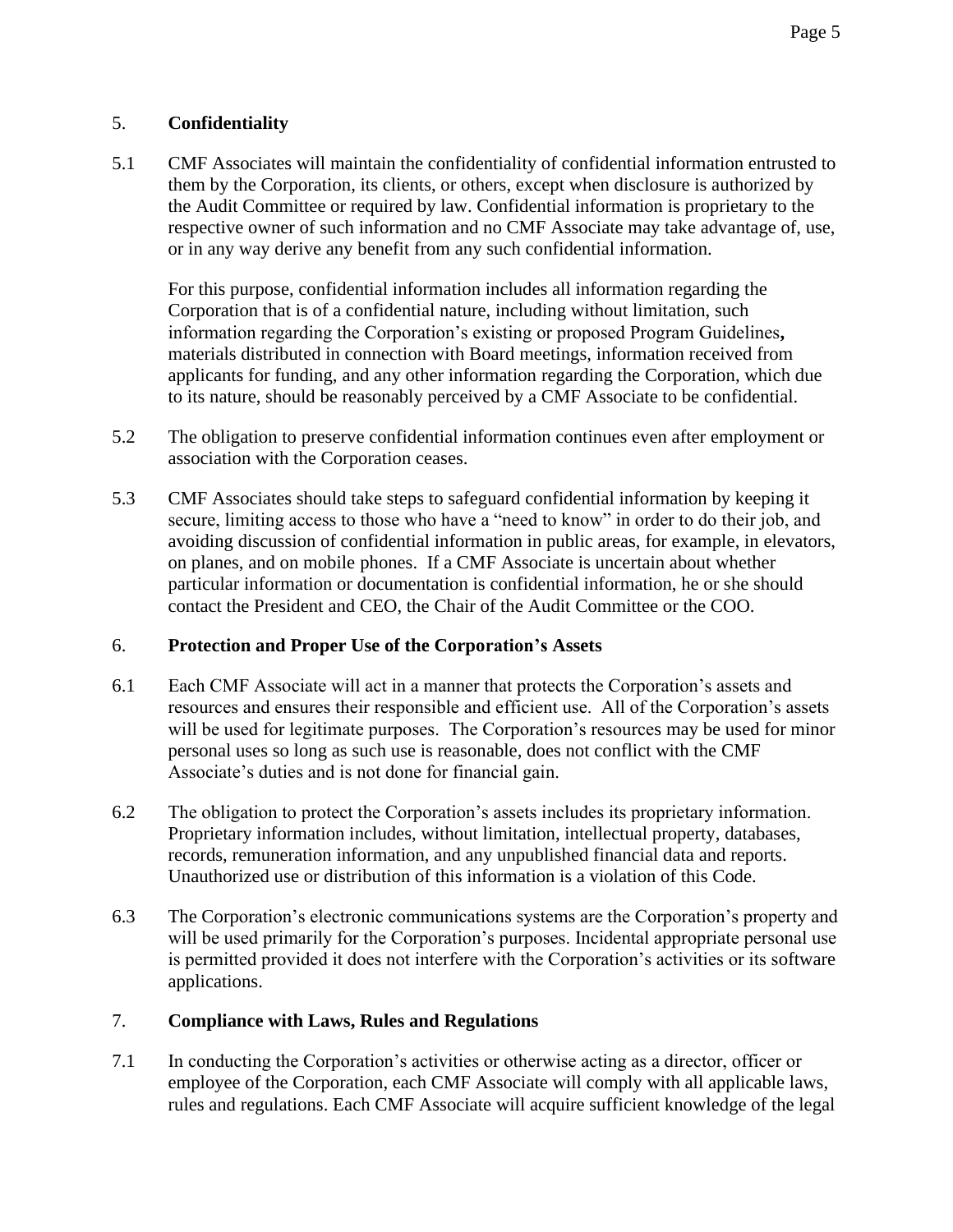requirements relating to his or her duties so that he or she is able to carry out those duties in a legal manner and to recognize when to seek advice about the legal requirements from others with greater expertise.

7.2 The Corporation's funds, goods or services will not be used as contributions to, or for the benefit of, political parties or their candidates.

## 8. **Compliance and Reporting**

- 8.1 Any CMF Associate who knows of any violation or possible violation of this Code should promptly report it to the Chair of the Audit Committee, Chair of the Governance & HR Committee, or a member of the Corporation's Executive Management. Contact information is set out in Section 10.
- 8.2 If a CMF Associate reports a violation or possible violation of the Code to a member of the Corporation's Executive Management, the manager who received the report will advise the Chair of the Audit Committee and the Chair of the Governance & HR Committee of the report.
- 8.3 The Corporation will not take adverse employment action against a CMF Associate for:
	- (a) any good faith reporting of a violation or possible violation of this Code or any law, rule or regulation applicable to the Corporation;
	- (b) providing information or causing information to be provided in an investigation conducted by any regulatory agency or authority or person at the Corporation with supervisory or similar authority over the CMF Associate about any conduct the CMF Associate in good faith believes constitutes a violation of this Code or any law, rule or regulation applicable to the Corporation; or
	- (c) participating in an investigation, hearing, court proceeding or other administrative inquiry in connection with a report of a violation or possible violation of this Code or any law, rule, or regulation applicable to the Corporation.
- 8.4 The Chairs of the Audit Committee and the Governance & HR Committee will determine which committee is responsible for the investigation of the violation or possible violation of the Code (*Investigating Committee*). The Corporation will make good faith efforts to preserve the anonymity of a CMF Associate who makes a report; provided, however, that the Corporation or its employees and agents may reveal the reporting CMF Associate's identity and confidential information to the extent reasonably necessary to permit a thorough and effective investigation.
- 8.5 The Investigating Committee will be responsible for determining the procedure for investigating any violation or potential violation of this Code and will involve the members of the Corporation's Executive Management in the process as it determines is necessary or desirable.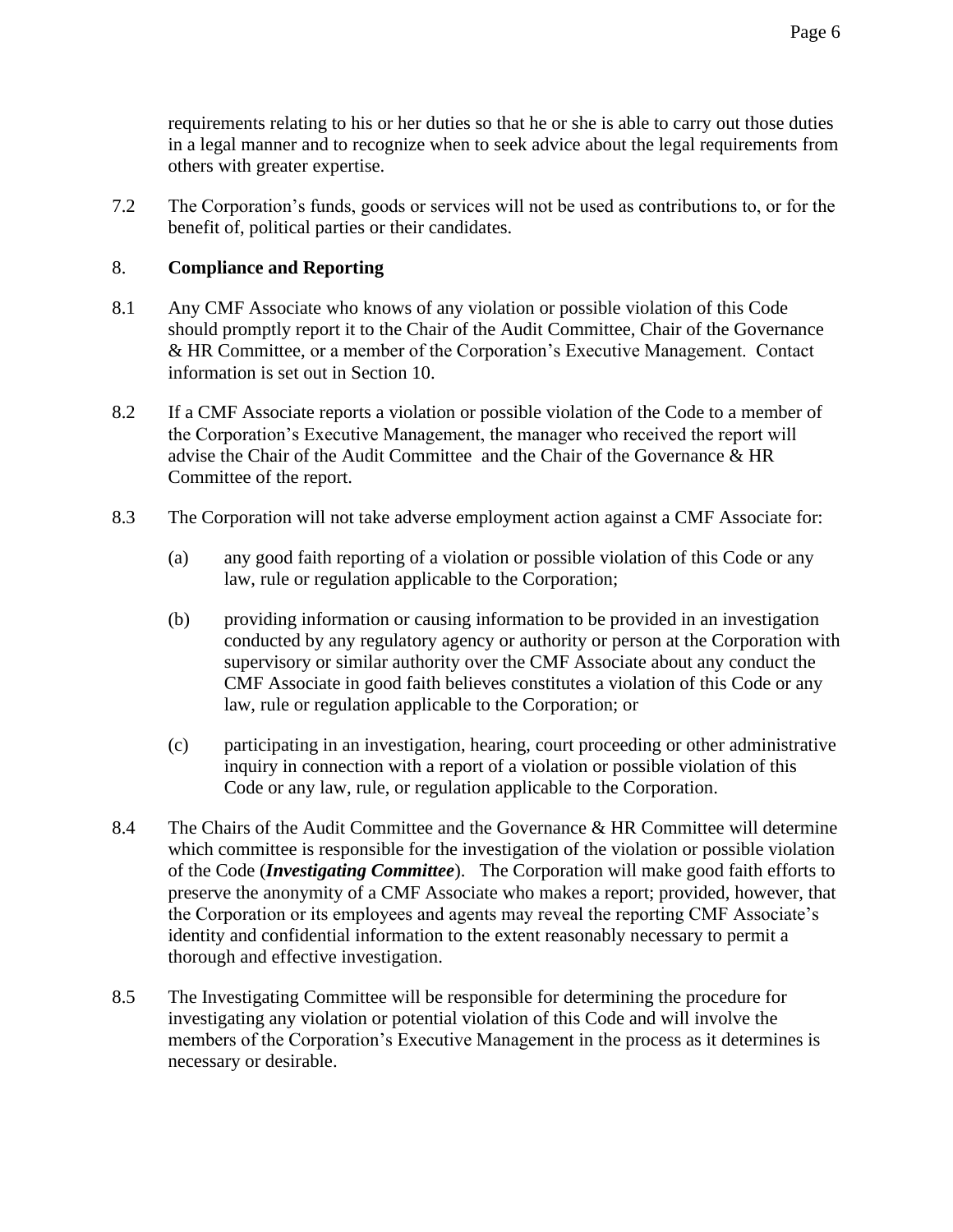- 8.6 CMF Associates are expected to co-operate in the investigation of any violation of this Code.
- 8.7 If as a result of an investigation, the Investigating Committee determines that corrective action is required, the Corporation will, on the recommendation of the Investigation. Committee, take such steps as may be required to rectify the problem. If investigation involves a violation or possible violation by a CMF employee, the Investigating Committee will consult with the Corporation's Executive Management before recommending that any disciplinary action be taken against the employee, unless the Investigating Committee determines that such consultations are not appropriate in the circumstances.

## 9. **Administration**

- 9.1 Any CMF Associate who has a question about the application or interpretation of this Code should contact the Chair of the Audit Committee, Chair of the Governance & HR Committee, or a member of the Corporation's Executive Management in writing or by telephone.
- 9.2 The Audit Committee is responsible for monitoring compliance with this Code. The Audit Committee will consult with the Governance and HR Committee when monitoring compliance. Each CMF Associate will be held accountable for adherence to this Code.
- 9.3 At each Board meeting, the Chair of the Audit Committee will provide a report to the Board about reports made under Section 8 of this Code and the status of any investigations related to such reports.
- 9.4 The Audit Committee may grant a specific, limited waiver of any provision of this Code if it determines, based on information that it deems credible and persuasive, that such a waiver is appropriate under the specific circumstances. Each fact situation will be considered separately on its merits, so that a decision in one case will have no bearing on another case. In most circumstances, it is unlikely that a waiver will be granted.
- 9.5 The Audit Committee and the Governance and HR Committee will review this Code on an annual basis and recommend to the Board any changes or additions that it may be appropriate having regard to changes in circumstances or issues that may arise in the administration of this Code. In addition, either committee may review and make recommendations for changes in or additions to this Code at any other time it determines that this is necessary or appropriate.
- 9.6 Each CMF Associate will acknowledge and agree to comply with this Code when the CMF Associate becomes a director, officer, employee or contractor of the Corporation and on an annual basis thereafter.

## 10. **Contact Information**

*10.1* Chair of the Audit Committee Chair of the Governance and HR Committee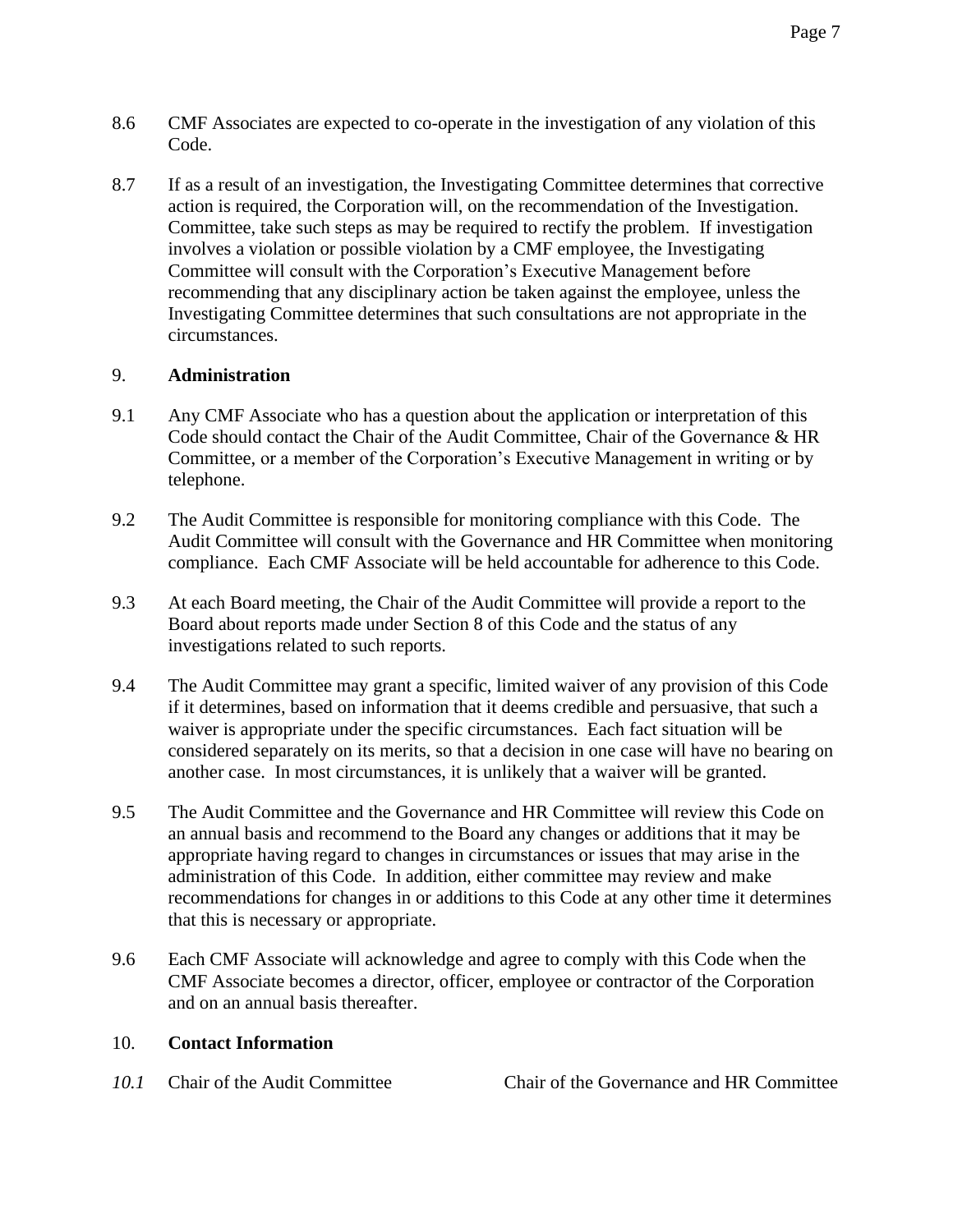Michael Schmalz Lori Degraw

T: (519) 854-4275 T: (416) 432-7796 E: [mike.schmalz@digitalextremes.com](mailto:mike.schmalz@digitalextremes.com) E: [degrawl@outlook.com](mailto:degrawl@outlook.com)

#### 10.1.1 Executive Management

Valerie Creighton President and CEO

T: 416.214.4461

F: 416.214.4420

E: *[vcreighton@cmf-fmc.ca](mailto:vcreighton@cmf-fmc.ca)*

Sandra Collins Chief Operating Officer

- T: 416.214.4433
- F: 416.214.4420
- E: *[scollins@cmf-fmc.ca](mailto:scollins@cmf-fmc.ca)*

Kelly Wilhelm Chief Strategy Officer

- T: 613.668.8363
- F: 416.214.4420
- E: *[kwilhelm@cmf-fmc.ca](mailto:kwilhelm@cmf-fmc.ca)*

*Last approved by the Board of Directors on March 10, 2021.*

This document may have been translated from the language in which it was originally drafted. In the event of a discrepancy between the English and French language versions of this document, the version in the original language of drafting shall prevail.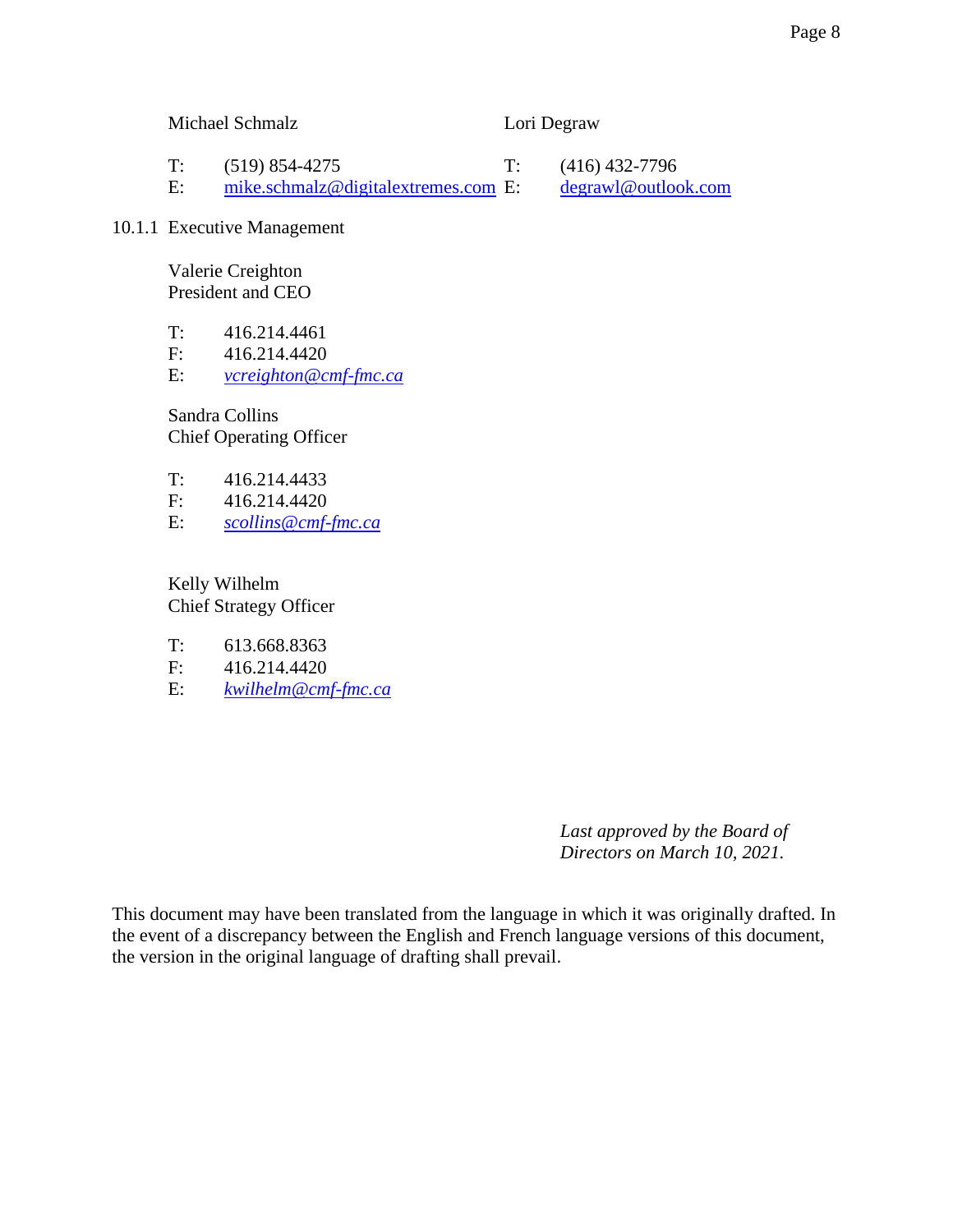#### SCHEDULE A

#### PROCESS FOR DIRECTOR CONFLICTS

#### Disclosure of interest

**141.** (1) A director or an officer of a corporation shall disclose to the corporation, in writing or by requesting to have it entered in the minutes of meetings of directors or of committees of directors, the nature and extent of any interest that the director or officer has in a material contract or material transaction, whether made or proposed, with the corporation, if the director or officer

(*a*) is a party to the contract or transaction;

(*b*) is a director or an officer, or an individual acting in a similar capacity, of a party to the contract or transaction; or

(*c*) has a material interest in a party to the contract or transaction.

Time of disclosure for director

(2) The disclosure required by subsection (1) shall be made, in the case of a director,

(*a*) at the meeting at which a proposed contract or transaction is first considered;

(*b*) if the director was not, at the time of the meeting referred to in paragraph (*a*), interested in the proposed contract or transaction, at the first meeting after the director becomes so interested;

(*c*) if the director becomes interested after a contract or transaction is made, at the first meeting after the director becomes so interested; or

(*d*) if an individual who is interested in a contract or transaction later becomes a director, at the first meeting after the individual becomes a director.

Time of disclosure for officer

(3) The disclosure required by subsection (1) shall be made, in the case of an officer who is not a director,

(*a*) immediately after the officer becomes aware that the contract, transaction, proposed contract or proposed transaction is to be considered or has been considered at a meeting;

(*b*) if the officer becomes interested after a contract or transaction is made, immediately after the officer becomes so interested; or

(*c*) if an individual who is interested in a contract or transaction later becomes an officer, immediately after the individual becomes an officer.

Time of disclosure for director or officer

(4) If a material contract or material transaction, whether entered into or proposed, is one that, in the ordinary course of the corporation's activities, would not require approval by the directors or members, a director or an officer shall, immediately after they become aware of the contract